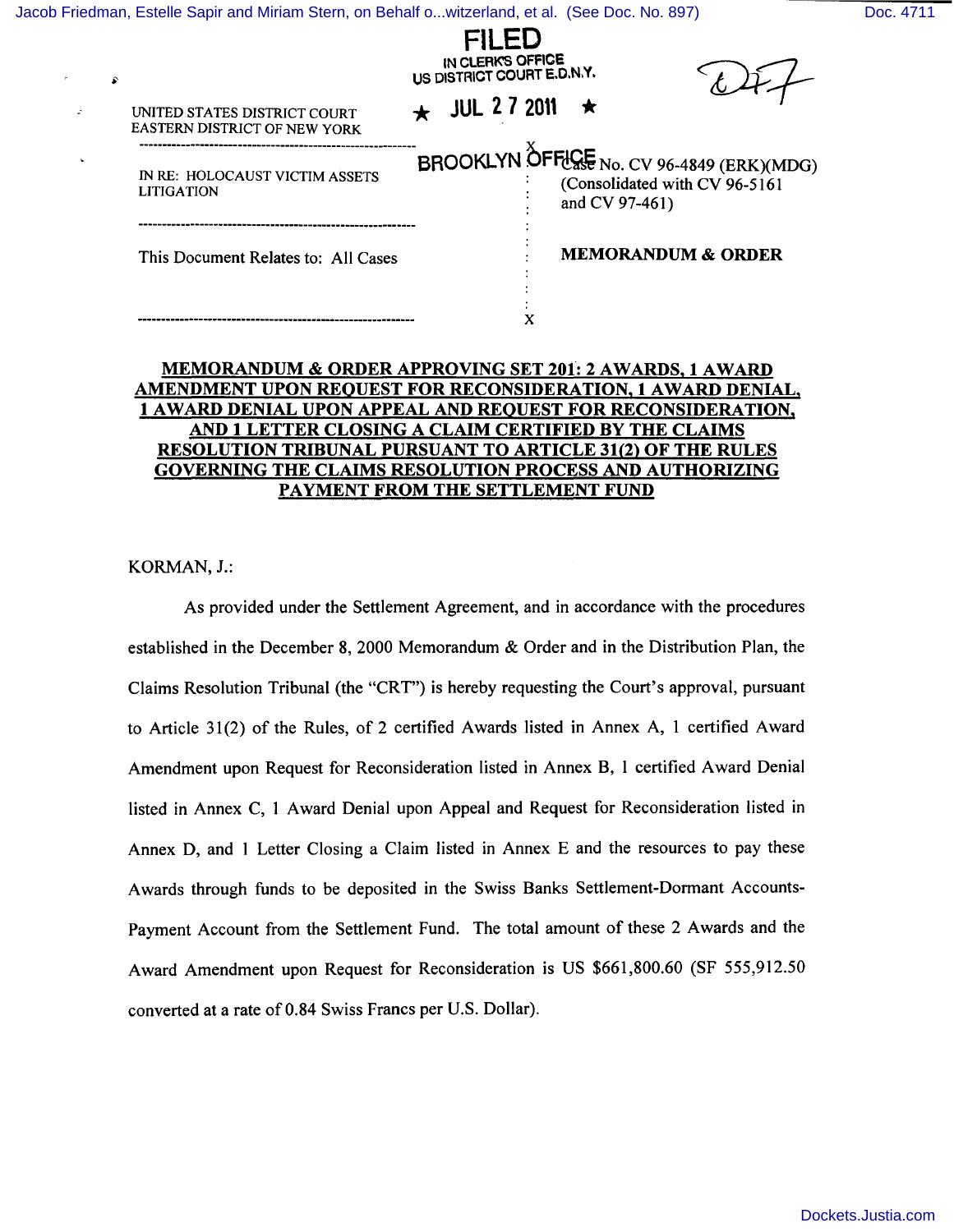With this two hundred and first set, a total of 2,938 Awards for 4,659 accounts totaling US  $$507,774,133.72$ <sup>1</sup> will have been made to date to Victims or Targets of Nazi Persecution making up the Deposited Assets Class under CRT-II alone for documented claims, with the average Award amounting to US  $$150,128.19<sup>2</sup>$  An additional 207 accounts, with a value of US \$18,184,492.00, were awarded as accounts that had belonged to Victims of Nazi Persecution under CRT I, which took place from 1997 through 2000. As the Court is aware, in an Order dated 16 June 2010, the Court authorized another US \$100 million for adjustments to documented claims based upon an increase in certain presumptive values. Of this amount, US \$95,221,61l.50 has been approved for distribution to date. Additional payments will be authorized and distributed as processed.

In addition, the Court has authorized Plausible Undocumented Awards (PUAs), for US \$5,000 each, to those with claims which are plausible but for which no documentation exists. The total number of PUAs issued to date is 12,593, minus 295 full and partial deductions, for a total of US \$61,526,132.43. In addition, the Order of 16 June 2010 authorized additional payments of \$2,250 each to those who already have received PUAs, for a total of approximately US \$27,758,500.00. Thus, a total of US \$89,284,632.43 has been authorized for PUAs.

To date, then, a total of US \$715,243,258.l5 has been authorized for distribution to the Deposited Assets Class from the Settlement Fund, consisting of US \$507,774,133.72 for CRT-II, US \$18,184,492.00 for CRT-I, US \$100 million for presumptive value increases; and US \$89,284,632.43 for PUAs (including increases authorized on 16 June 2010).

 $\cdot$ 

<sup>&#</sup>x27;This amount includes the payments of decisions on appeal issued by Special Master Michael Bradfield totaling US \$7,299,288.27. The total US dollar amount, number of approved decisions, and number of accounts have been adjusted to account for the 6 Award Withdrawals, as provided in this Order. .

<sup>&</sup>lt;sup>2</sup> In calculating the average values, the batch 75 award (\$21,860,325.09), two batch 110 awards (\$15,688,718.34 and \$9,610,660.66), the Award *In re Low* (\$12,030,605.95), and the award and award amendment *In re Ungar* in set 192 were excluded because their size would have skewed the results. The average values further exclude payments of decisions on appeal totaling US \$4,500,173.97 in which the earlier award was not rescinded, and the payment pursuant to an agreement approved by the Court on March 5, 2010 in *In re Alfons and Maria Thorsch* (\$3,757,657.19). On the other hand, the calculation includes several appeal awards issued upon reversals of earlier decisions as recommended by Specials Masters Bradfield and Junz and issued by the CRT.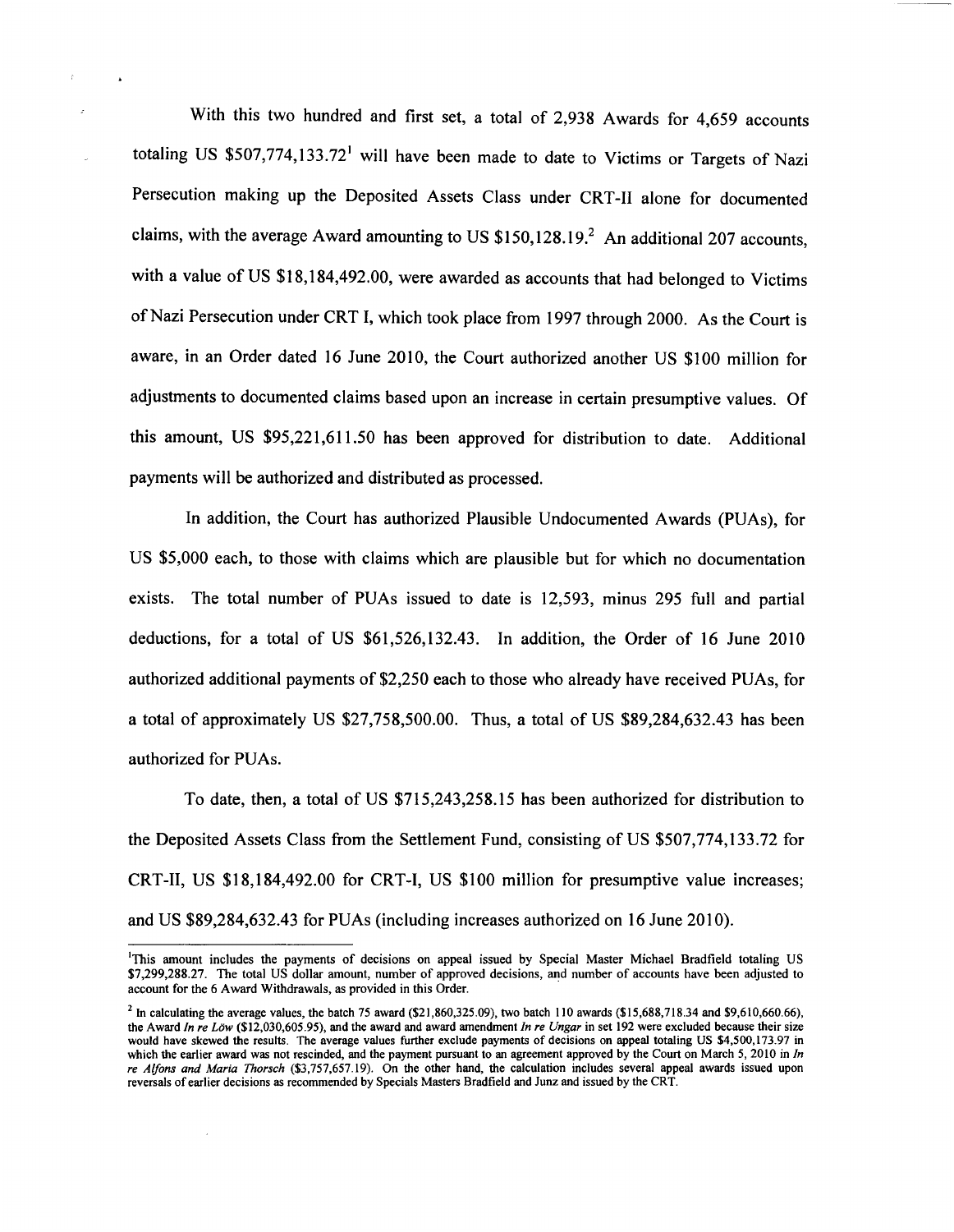This submission includes 1 Award to 1 Primary Claimant who previously received a Plausible Undocumented Award ("PUA") and a subsequent PUA Increase, as detailed in Annex F to this Order. Each recipient was made aware at the time the PUA was awarded that, in the event the CRT located a Swiss Bank account or accounts to which he/she was entitled, the PUA amount already received would be deducted from any future award(s) that may be made in connection with such account(s). Therefore, the amount requested for transfer to the Swiss Banks Settlement-Dormant Accounts - Payment Account equals the award amount of US \$661,800.60 for the 2 Awards and 1 Award Amendment upon Request for Reconsideration referred to above, less US \$7,250.00 for previous PUA payments. Thus the total requested for this Set is US \$654,550.60.

The Award Amendment upon Request for Reconsideration in this set does not award any new funds, but simply re-distributes the original award amount among the claimants based upon new inheritance documents submitted by the claimants after the original award was approved. The Award Denial in this set is based upon the CRT's determination that the account owner closed the account and received the proceeds him/herself.

In the Denial on Appeal and Request for Reconsideration in this set, the claimant appealed an Identification Denial that he previously received and submitted additional information for reconsideration. The decision in this set summarily denies the claimant's appeal and concludes that the new information submitted upon reconsideration is insufficient to warrant an award.

With this two hundred and first set, a total of 6,647 Certified Denials to 13,572 accounts will have been approved under CRT II. In 6,022 of these 6,647 Denials, the CRT determined that the claimant was not able to identify his or her relative as the account owner; in 164 cases the CRT determined that the account owner closed the account and received the proceeds himlherself; in 59 cases the CRT determined that the claimant was not entitled to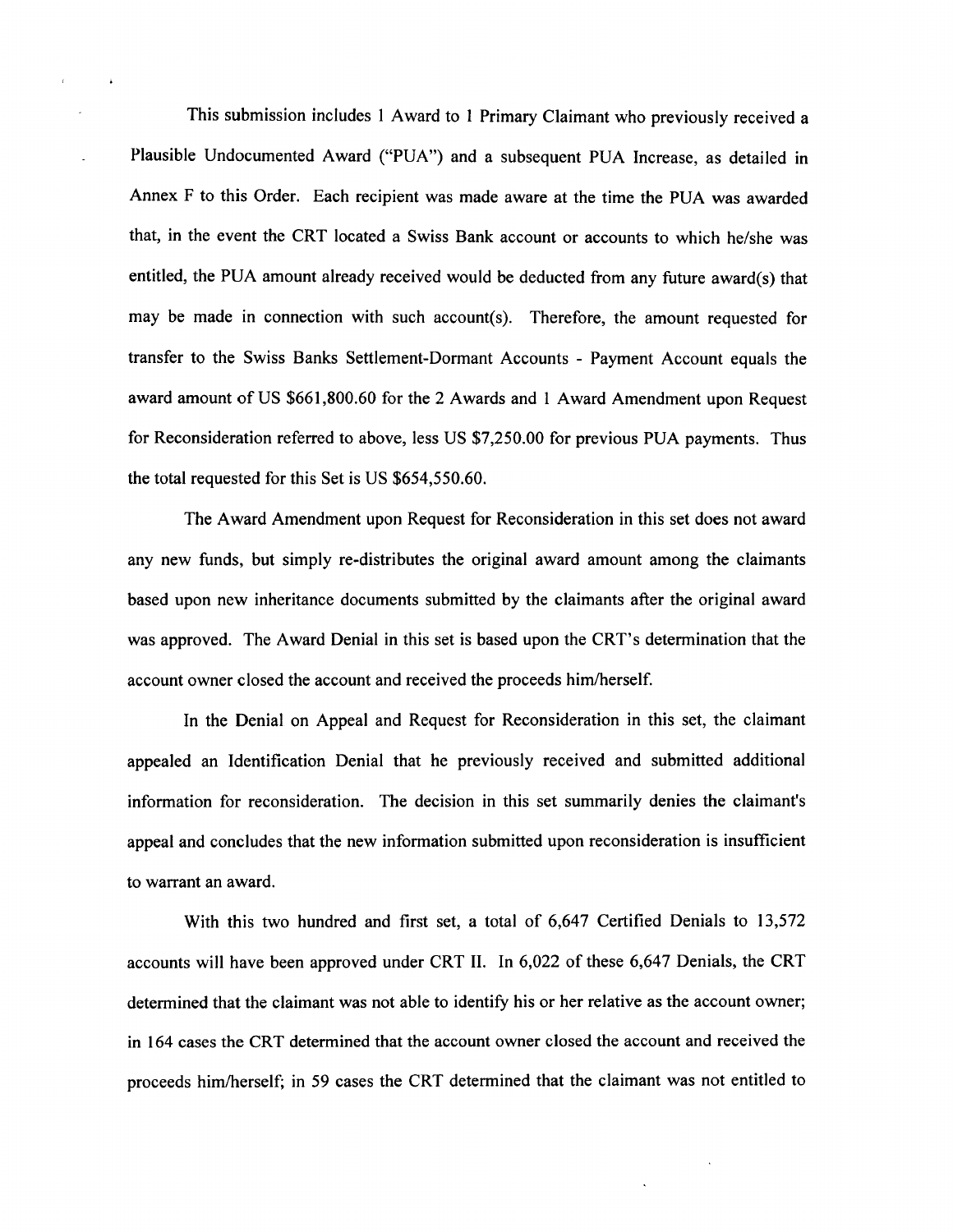the account owner's account; in 26 cases the CRT determined that the evidence submitted by the claimant was insufficient to support the existence of a bank account belonging to the claimant's relative; in 5 cases the CRT determined that the claimant's relative was not a Victim of Nazi Persecution, as defined by the Settlement Agreement; in 2 cases the CRT concluded that the account owner closed the account and received the proceeds himlherself and, with regard to evidence submitted by that claimant, that this evidence was insufficient to support the existence of a bank account belonging to the claimed account owner; in 1 case the claimant was not able to identifY his or her relative as the account owner and, with regard to evidence submitted by that claimant, that this evidence was insufficient to support the existence of a bank account belonging to the claimed account owner; in 1 case the CRT determined that the claimant's relative was not a Victim of Nazi Persecutions, as defined by the Settlement Agreement, and that, in any case, the account owner closed the account and received the proceeds him/herself; in 1 case the CRT concluded that the account owner closed the account and received the proceeds himlherself and the claimant was not entitled to the account owner's account; in 4 cases the CRT determined that the evidence which was submitted by claimant in his request for reconsideration was insufficient to support the existence of a bank account belonging to the claimed account owner; and in 362 cases the CRT was not able to make definitive determinations as to the plausibility of the matches given the large number of competing matches to the same account and therefore concluded that no award was appropriate.

 $\mathbf{r}$ 

This set also includes 1 letter closing a claim *In re Herzfeld* (Annex E). This letter addresses over l30 additional documents submitted in May 2009 by the claimant's attorney in that case. Pursuant to instructions of this Court, the CRT no longer formally accepts new claims or submission of additional materials or information postmarked on or after 1 January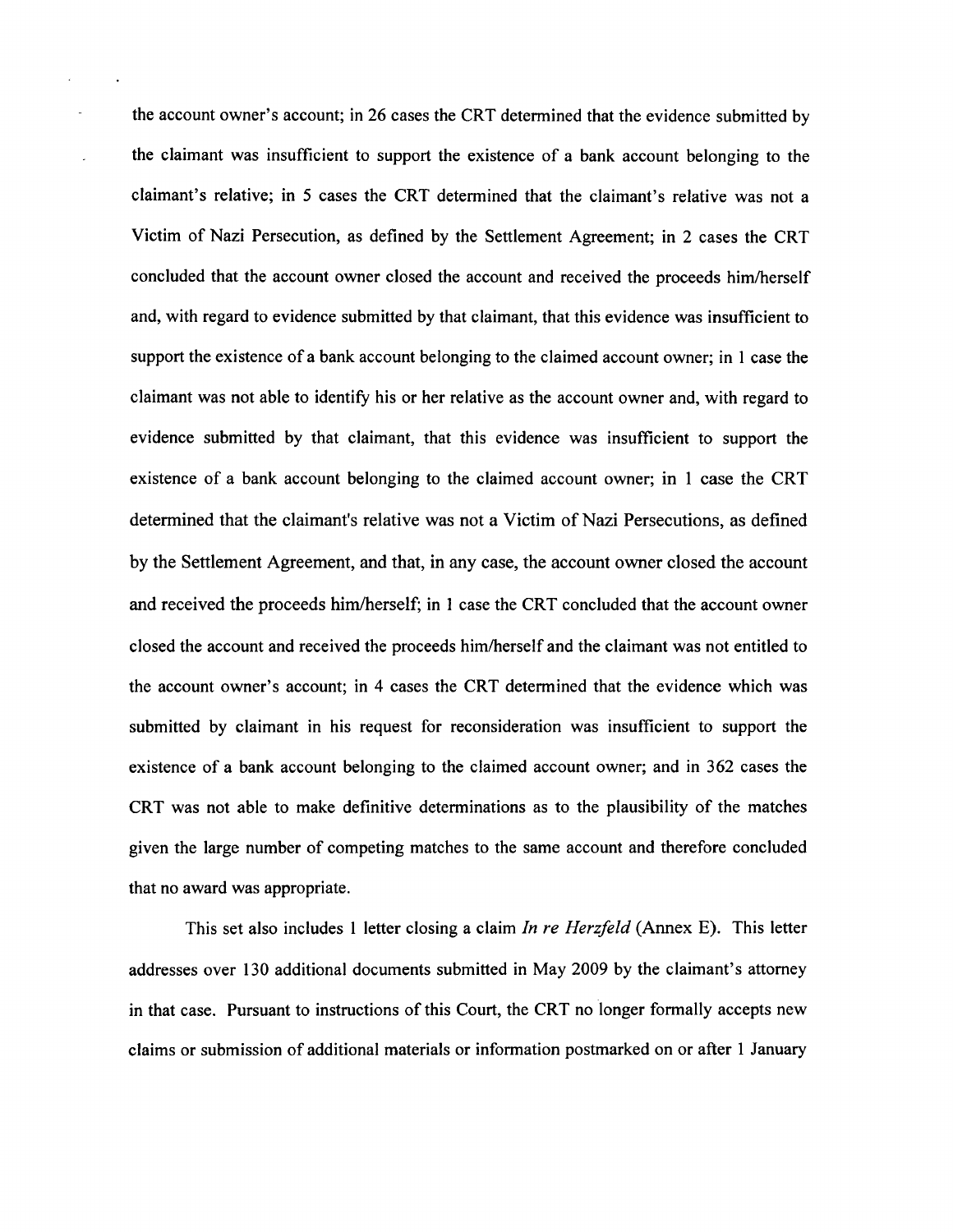2009. Thus, the CRT did not prepare a formal decision regarding these documents. Nevertheless, the CRT reviewed the documents and determined that, even if their submission had been timely, no award is appropriate. The closing letter details the CRT's review of these documents.

 $\ddot{\phantom{0}}$ 

As set forth in the Awards and as required by Article 31(3) of the Rules, the Certified Award shall be paid in full by the Special Masters after approval of such Awards and Award Amendments by the Court. Therefore, it is hereby

ORDERED that the attached Award Denial and Award Denial upon Appeal and Request for Reconsideration are hereby approved for release to the relevant claimants.

ORDERED that the attached Award Amendment upon Request for Reconsideration is hereby approved for release to the relevant claimants.

ORDERED that the attached letter closing claim is hereby approved for release to the relevant claimants.

ORDERED that the attached Awards are hereby approved for payment pursuant to Article  $31(2)$  of the Rules;

ORDERED that for the payment of the Awards certified by the CRT and approved by the Court, less US \$7,250.00 to reflect 1 payment and 1 increase payment previously made in the form of a PUA, the Signatories of the Settlement Fund are hereby ordered to transfer immediately US \$654,550.60 from the Settlement Fund to the Swiss Banks Settlement-Dormant Accounts-Payment Account;

It is further ordered that the Special Masters shall provide the Court with the name and address of every class member receiving an Award, or an Award Amendment on Request for Reconsideration, or an Award Denial, or an Award Denial upon Appeal and Request for Reconsideration which information shall be filed with the Court under seal.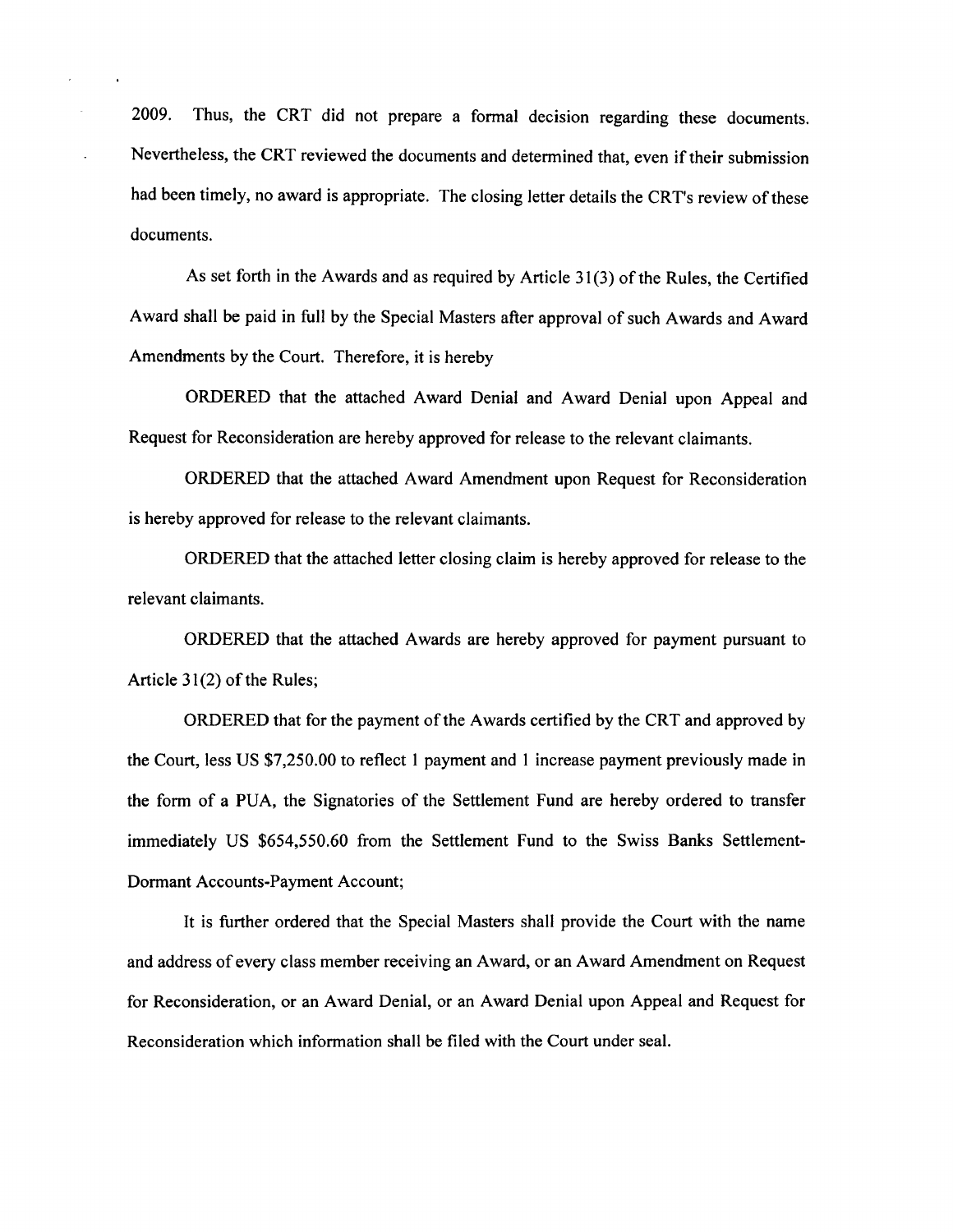I will issue additional orders approving Awards certified by the CRT and transferring

further sums from the Settlement Fund as the CRT certifies them to this Court.

Dated: Brooklyn, New York June  $\frac{1}{2}$ , 2011 SO ORDERED:

 $\bar{\epsilon}$ 

 $\hat{\mathcal{A}}$ 

 $\mathbb{R}^2$ 

 $\sim 10$ 

so ORDERED:<br>s/Edward R. Korman

Edward R. Korman United States District Judge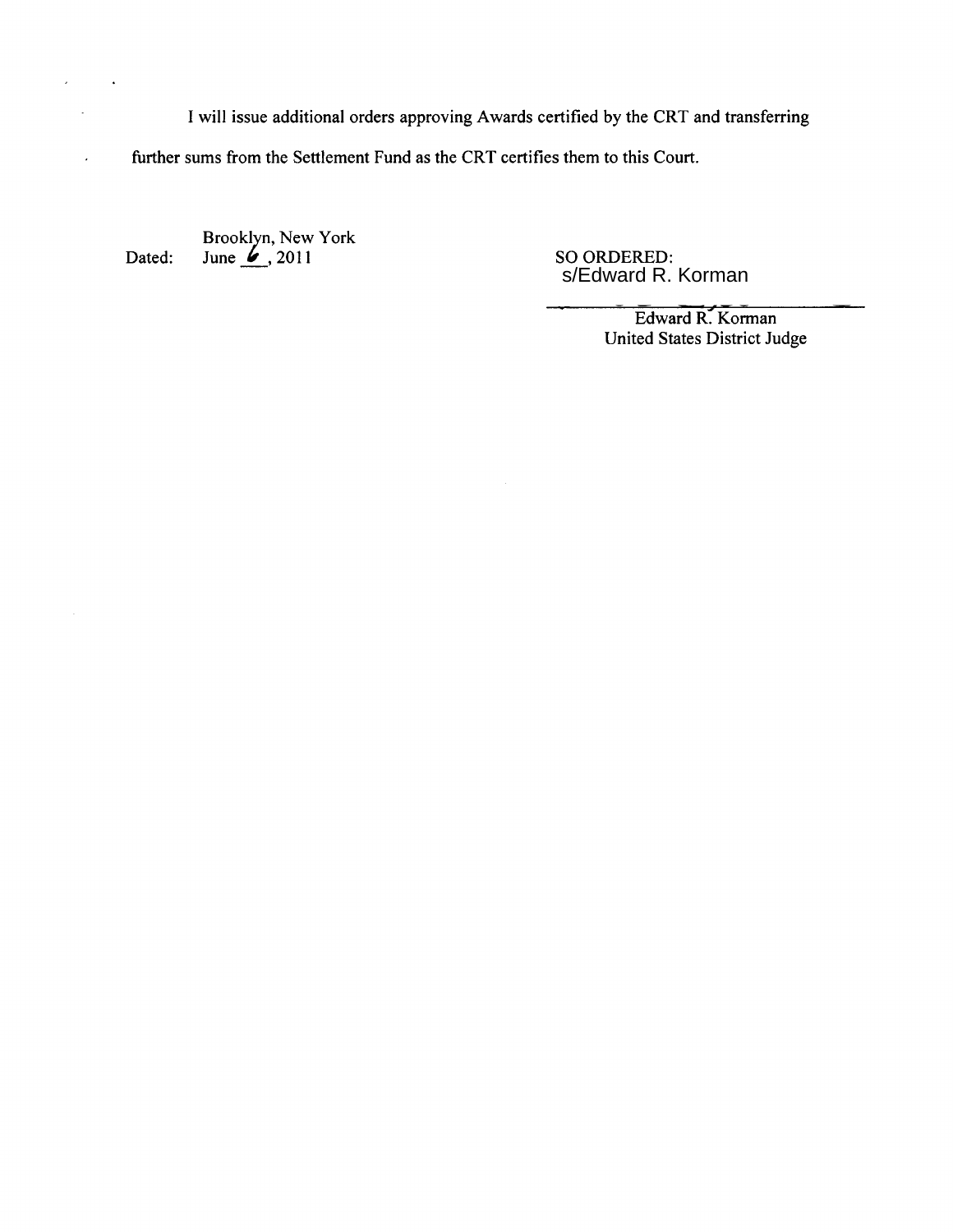## *[BATCH CCI]* - *ANNEX A*

Pursuant to Article 16 of the Rules Governing the Claims Resolution Tribunal, as amended, (the "Rules"), the Claims Resolution Tribunal hereby certifies as of 2 June 2011 the following Awards for approval by the Court and payment by the Special Masters:

| Account Owner Last Name and Claim Number                             | <b>Award Amount (SF)</b> |  |
|----------------------------------------------------------------------|--------------------------|--|
| Fischl et al. 216399/HS/MC; 402097/HS/MC; 402100/HS/MC; 776507/HS/MC | 506,537.50               |  |
| Friedmann-Frederich 300345/HS; 751732/HS                             | 49,375.00                |  |
| <b>TOTAL</b>                                                         | 555,912.50               |  |
| Total amount in US Dollars <sup>3</sup>                              | \$661,800.60             |  |

 $3$  Exchange rate as of 2 June 2011 of 0.84 Swiss Francs per U.S. Dollar.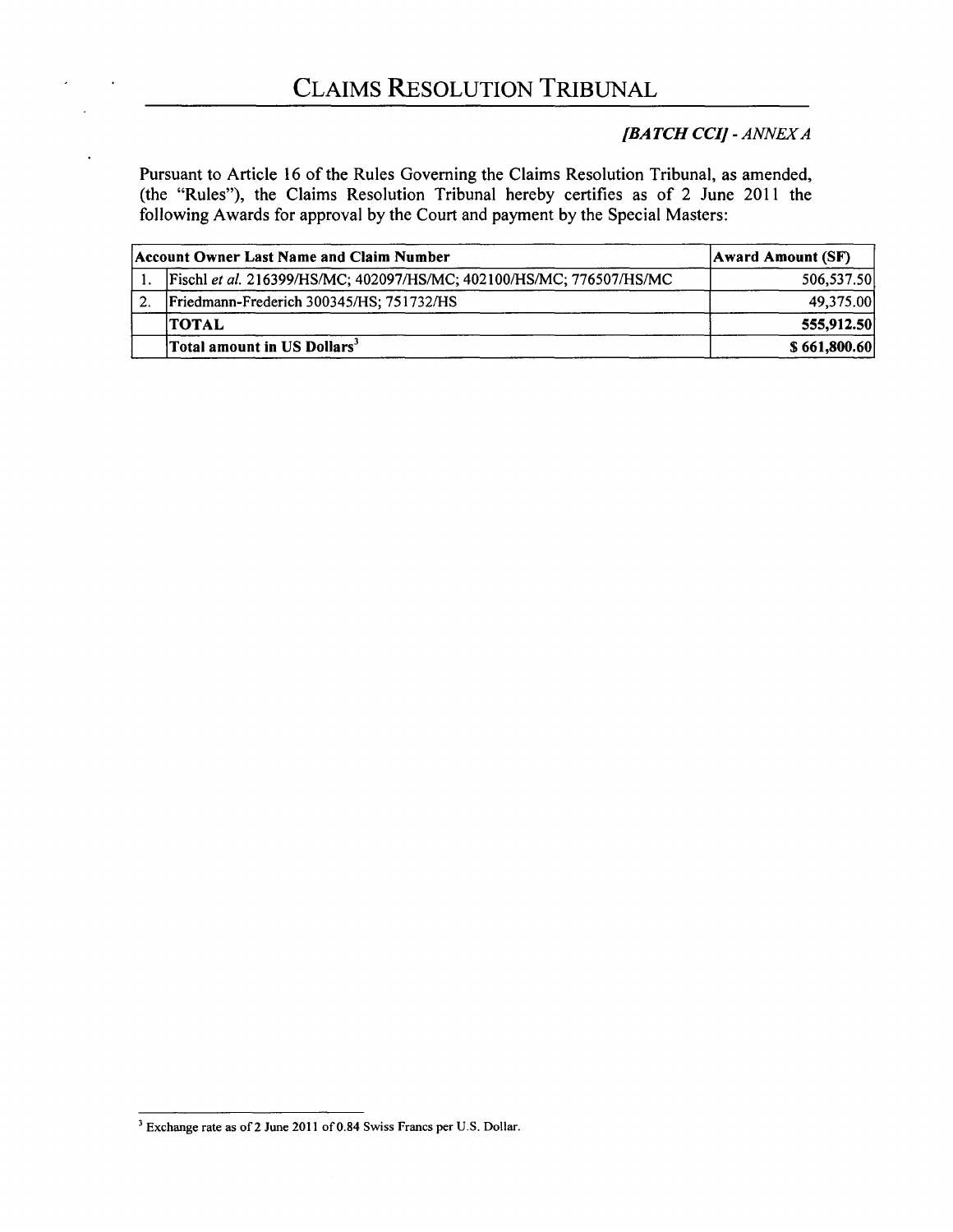#### *[BATCH CCII* - *ANNEX B*

Pursuant to Article 16 of the Rules Governing the Claims Resolution Tribunal, as amended, (the "Rules"), the Claims Resolution Tribunal hereby certifies as of 2 June 2011 the following Award Amendment upon Request for Reconsideration for approval by the Court:

| <b>Claimed Account Owner Last Name and Claim</b><br><b>Number</b> |                                                                 | <b>Original Decision</b><br><b>Type</b> | Appeal<br><b>Number</b> | <b>Award Amount</b><br>(SF) |
|-------------------------------------------------------------------|-----------------------------------------------------------------|-----------------------------------------|-------------------------|-----------------------------|
|                                                                   | Nathan 221145/HS; 401869/HS; 500576/HS;<br>500577/HS, 501539/HS | Award                                   | 3411                    | 0.00                        |
|                                                                   | <b>TOTAL</b>                                                    |                                         |                         | 0.00                        |
|                                                                   | Total amount in US Dollars <sup>4</sup>                         |                                         |                         | \$0.00                      |

<sup>4</sup> Exchange rate as of2 June 2011 of 0.84 Swiss Francs per U.S. Dollar.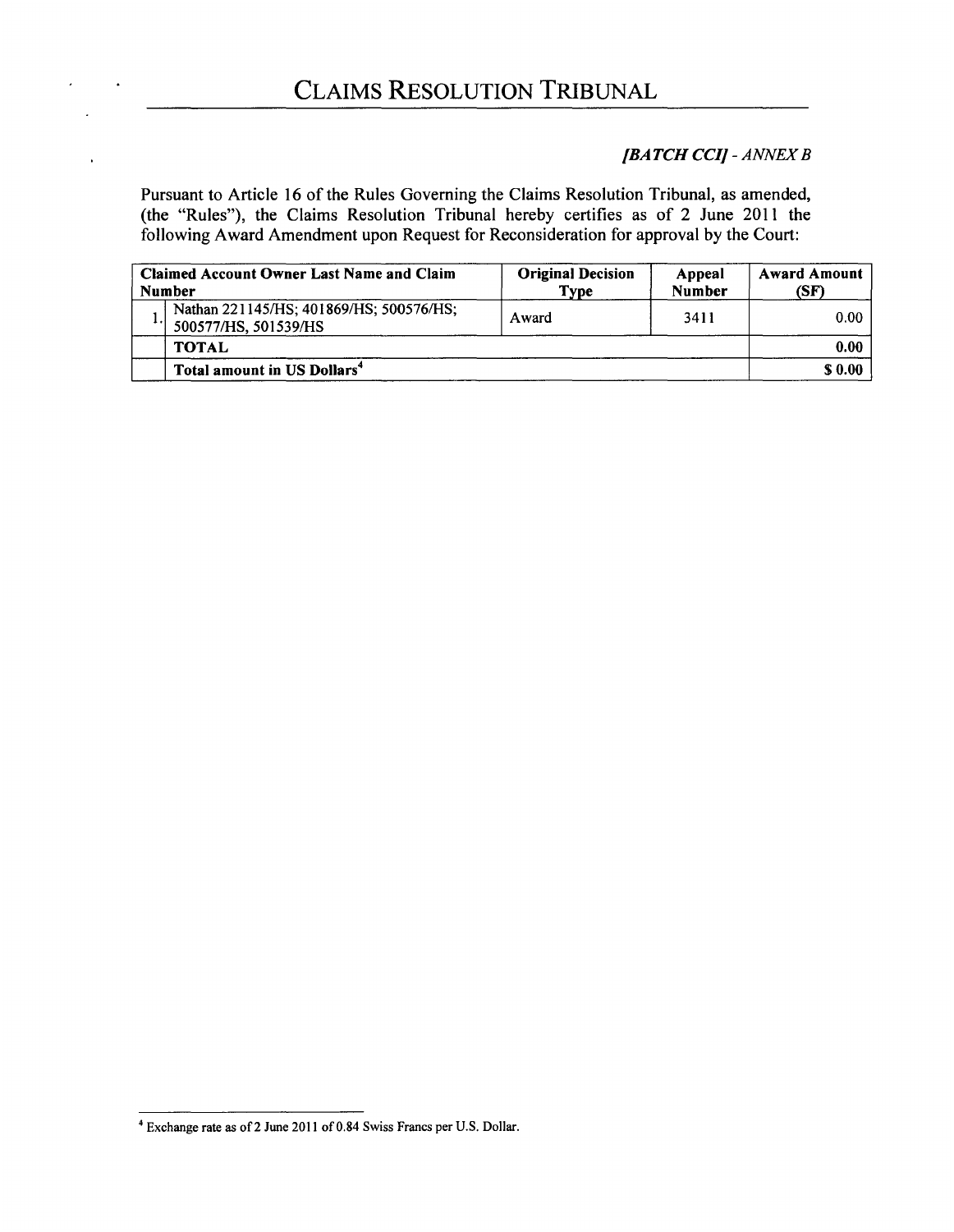# *[BATCH CCII* - *ANNEX* C

Pursuant to Article 16 of the Rules Governing the Claims Resolution Tribunal, as amended, (the "Rules"), the Claims Resolution Tribunal hereby certifies as of 2 June 2011 the following Award Denials for approval by the Court:

| Account Owner Last Name and Claim Number | Denial Type |
|------------------------------------------|-------------|
| $l$ Friedrich 213757/MC                  | Disposition |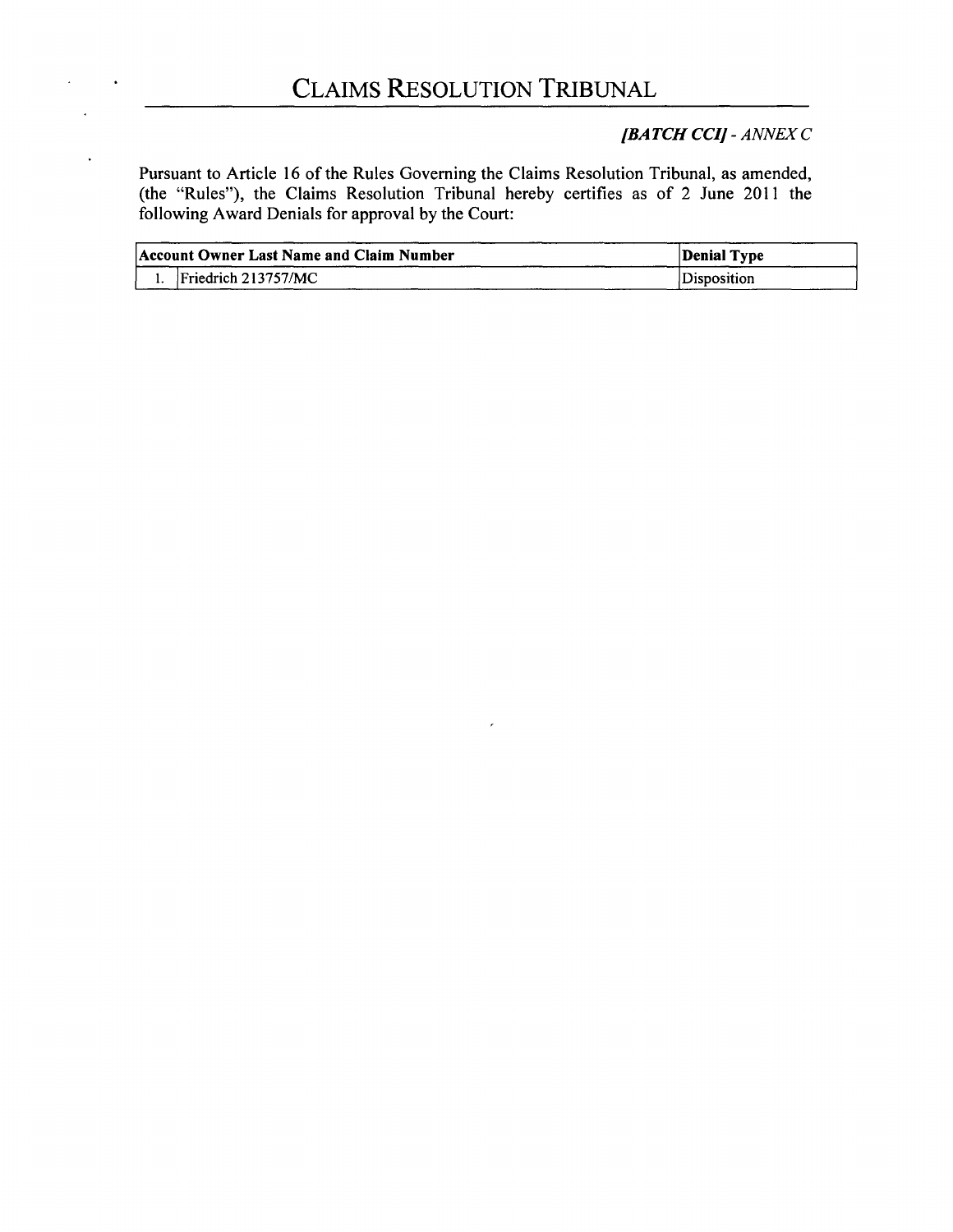## *{BATCH CCII* - *ANNEX D*

Pursuant to Article 16 of the Rules Governing the Claims Resolution Tribunal, as amended, (the "Rules"), the Claims Resolution Tribunal hereby certifies as of 2 June 2011 the following Award Denial upon Appeal and Request for Reconsideration for approval by the Court:

| <b>Claimed Account Owner</b><br>Name and Claim Number                       | <b>Original Decision Type</b> | <b>Decision Type upon</b><br><b>Request for</b><br>Reconsideration | Appeal<br><b>Number</b> |
|-----------------------------------------------------------------------------|-------------------------------|--------------------------------------------------------------------|-------------------------|
| .   Pfeifer $218132/BW$ ; $218216/BW$   Identification Denial<br> 221280/BW |                               | Summary Denial / Insufficient<br>Evidence                          | 3403/3404               |